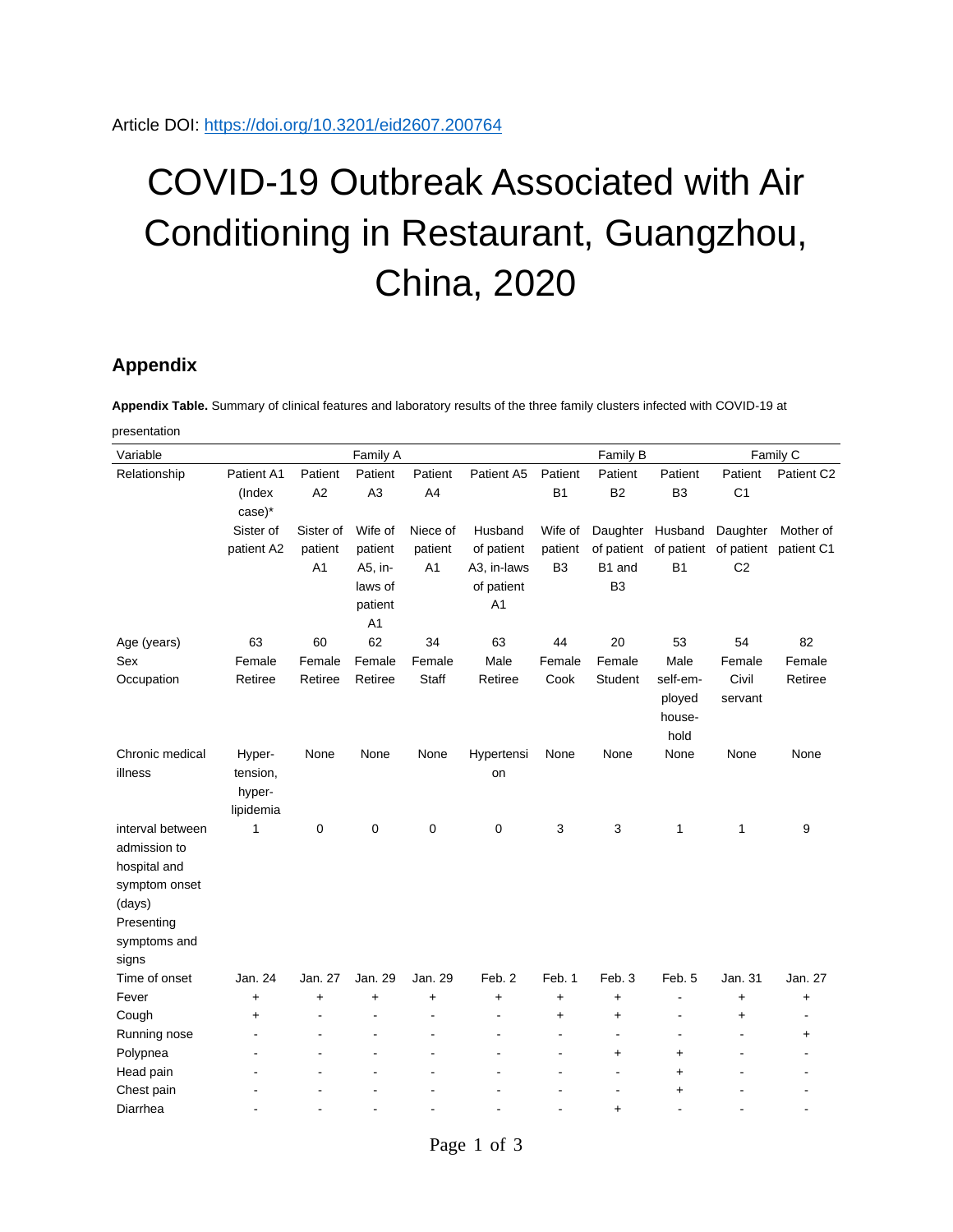| Variable                      | Family A |       |       |       |       |       | Family B |       |       | Family C |  |
|-------------------------------|----------|-------|-------|-------|-------|-------|----------|-------|-------|----------|--|
| Body temperature              | 37.80    | 37.80 | 37.30 | 37.70 | 37.80 | 38.40 | 38.60    | -     | 39.90 | 37.8     |  |
| $(^{\circ}C)$                 |          |       |       |       |       |       |          |       |       |          |  |
| leukocyte count               | 4.08     | 4.79  | 4.76  | 5.19  | 6.51  | 3.52  | 6.39     | 6.53  | 5.40  | 4.7      |  |
| $(x10^9 \text{ cells per L})$ |          |       |       |       |       |       |          |       |       |          |  |
| Lymphocyte                    | 0.93     | 1.05  | 1.77  | 1.28  | 2,74  | 1.13  | 1.36     | 1.96  | 1.49  | 0.7      |  |
| count $(x10^9 \text{ cells}$  |          |       |       |       |       |       |          |       |       |          |  |
| per L)                        |          |       |       |       |       |       |          |       |       |          |  |
| Lymphocyte%                   | 33.10    | 21.90 | 37.20 | 24.70 | 42.10 | 32.10 | 21.30    | 3.88  | 27.60 | 15.50    |  |
| Neutrophil count              | 1.60     | 3.34  | 2.58  | 2.92  | 2.80  | 2.09  | 4.02     | 30.00 | 3.64  | 3.6      |  |
| $(x10^9 \text{ cells per L})$ |          |       |       |       |       |       |          |       |       |          |  |
| Neutrophil %                  | 56.9     | 69.80 | 54.40 | 56.20 | 43.00 | 59.40 | 62.90    | 59.40 | 67.40 | 74.90    |  |

\*Detail of the index case: the index case was the member of family A, who came from Wuhan to Guangzhou, by train from Jan. 22 to Jan. 23. She did not neither contact with wild animals, nor eat game meat. On Jan. 24, after lunch, the index case (patient A1) presented with fever and cough at 16:40, and then she presented to the hospital and admitted to the isolation ward with fever, cough and pneumonia feature on CT scans. After the positive result of throat swab by RT-PCR, she was diagnosed as COVID-19 on Jan. 26, all the other 9 family members were classified as close contacts and sent to the Guangzhou No.8 Hospital for isolation quarantine, of which four developed fever symptoms and were diagnosed as COVID-19 cases by RT-PCR from Jan. 27 to Feb. 3.

Patient A1 was the index case. The relationship between the patients was described as below: A2: sister of A1; A3: in-laws of A1, wife of A5; A4: niece of A1; A5: in-laws of A1, husband of A3. B1: wife of B3; B2: daughter of B1 and B3; B3: husband of B1, father of B2. C1: daughter of C2; C2: mother of C1.